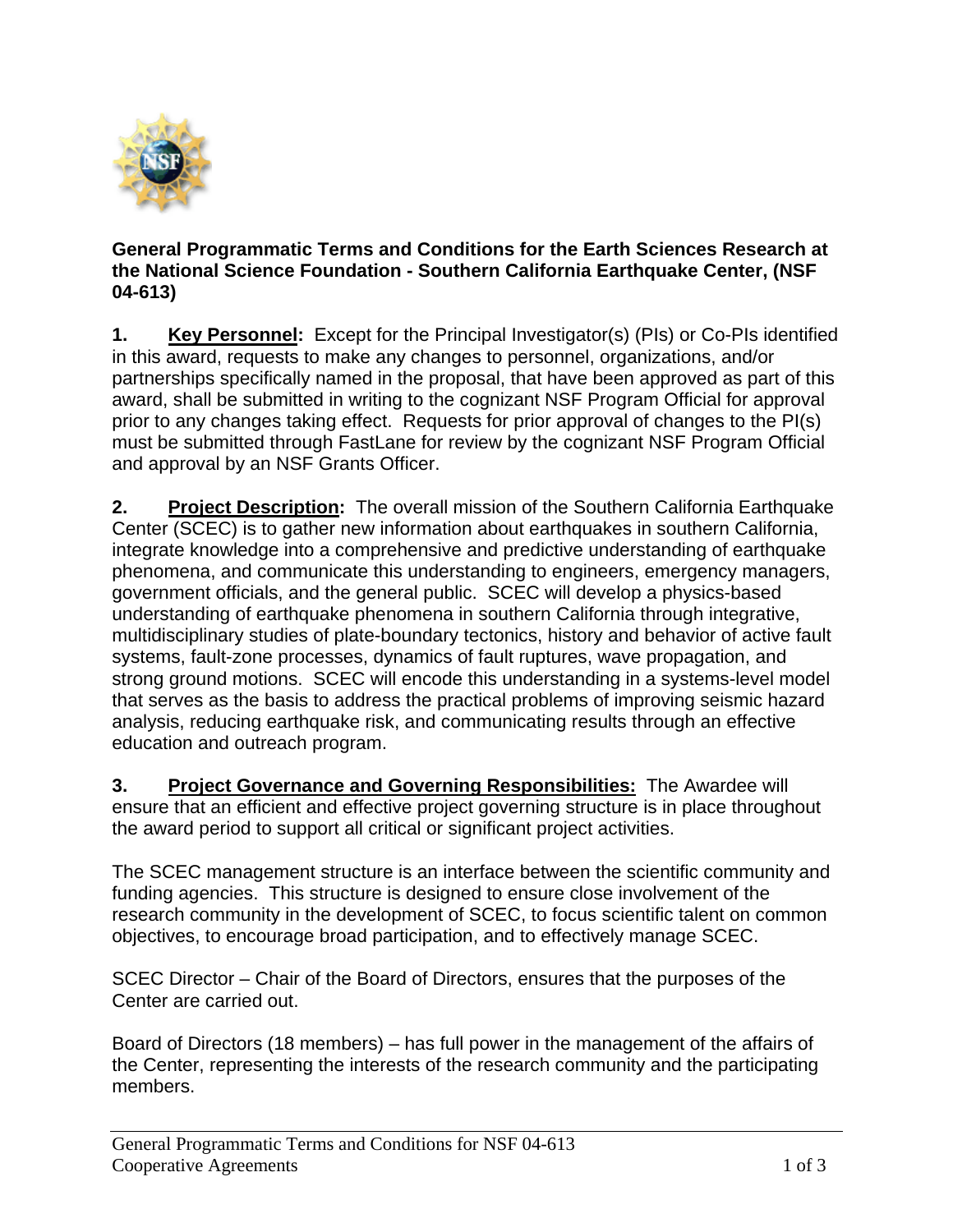Planning Committee – studies strategic problems and opportunities.

Advisory Council – maintains an overview of SCEC operations and advises the Director and Board.

In addition, the SCEC Director and the Board of Directors appoint special advisory committees and *ad hoc* working groups for specific tasks. It is the role of all appointed committees to develop recommendations for the Board of Directors, which in turn, evaluates and acts upon such recommendations.

**4. Reporting Requirements:** The Awardee will provide ad hoc and regular reports as designated by the NSF cognizant Program Official with content, format, and submission time line established by the NSF cognizant Program Official. The Awardee will submit all required reports via FastLane using the appropriate reporting category; for any type of report not specifically mentioned in FastLane, the Awardee will use the "Interim Reporting" function to submit reports.

## **Reporting requirements (in addition to those required by the general FATC):**

- 1) An Annual Program Plan and Budget for the next fiscal year, due November 15 of each year, describing plans, activities, and requested funding allocations to SCEC and its subawardees for the next year of support. The Annual Progress Report and the Annual Program Plan and Budget will serve, in part, as the basis for SCEC's request for the next year's support and will be subject to review and approval by the NSF Program Officer.
- 2) Summary of research accomplishments, future research plans, discussion of major changes in research directions/pace, and up to 5 color photographs with brief descriptors that illustrate the Center's research achievements made during the past 12 months.
- 3) A financial report containing the following information:
	- a. budget explanation by major research areas and major function for the reporting year and the next year;
	- b. 4-column table (use form 1030 budget categories) containing the current Center budget, actual expenditures, projected estimates to end of the current funding period, and total expenditures (actual plus projected costs);
	- c. a statement of funds estimated to remain unobligated at the end of the current support period, and a budget plan (NSF Form 1030) for the use of carryover funds exceeding 10% of the current increment.
- 4) Summary of outreach activities including education and other sectors.
- 5) Discussion of management and planning system-organizational chart for Center personnel, list of membership of all advisory committees, including affiliation, and a Director's narrative of operational aspects of major Center issues.